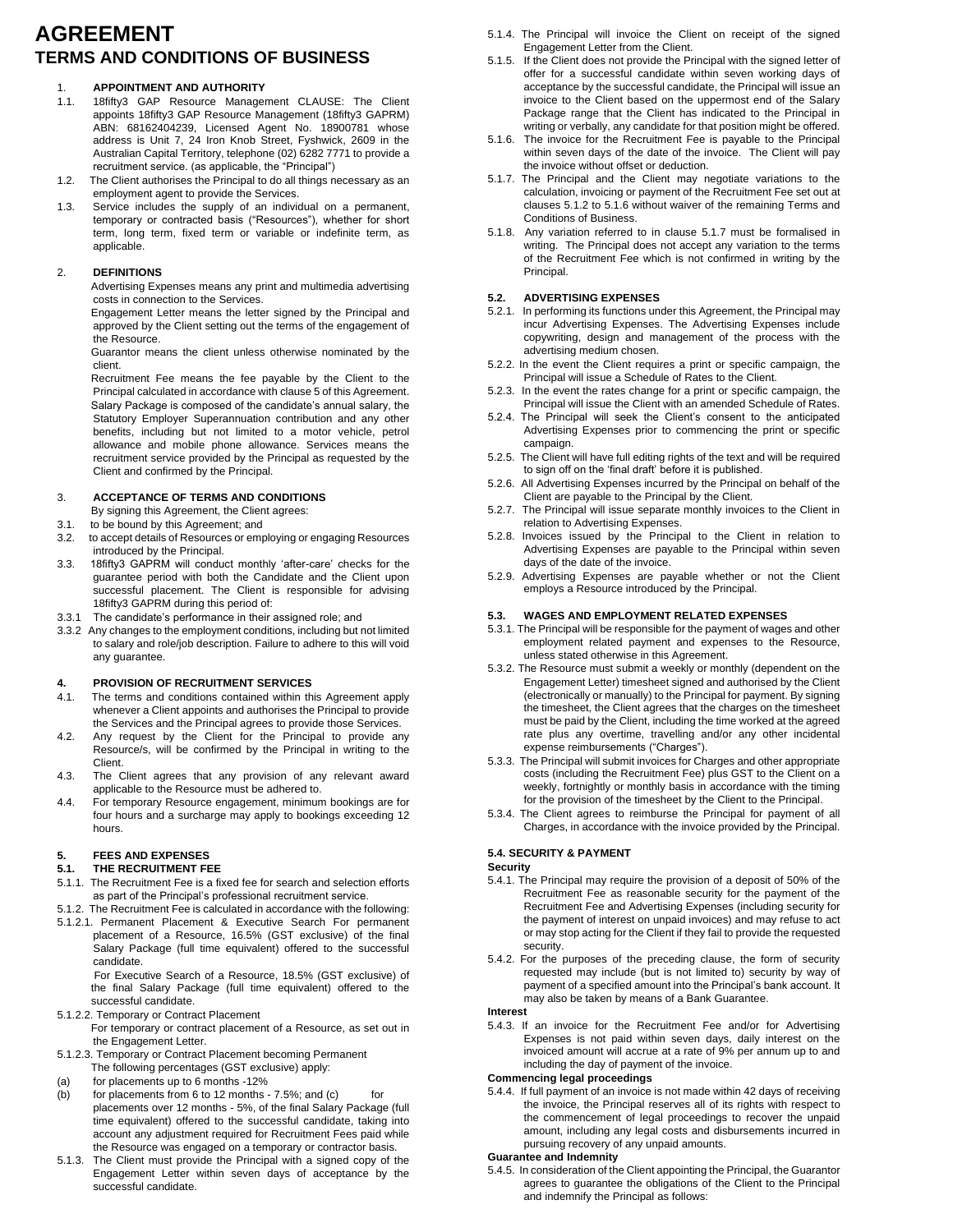- 5.4.5.1. to pay to the Principal all moneys payable by the Client pursuant to this Agreement, not paid by the Client, within seven days of receipt of written notice from the Principal demanding payment; and
- 5.4.5.2. perform all other obligations of the Client under this Agreement within seven days of receipt of written notice from the Principal demanding performance of the obligation.
- 5.4.6. The Principal may without affecting this guarantee, grant time or other indulgence, or compound or compromise with, or release the Client.
- 5.4.7. The Guarantor indemnifies the Principal against any loss which the Principal may incur because the Client may have exceeded the Client's powers or may be incompetent to enter into this Agreement and against any loss which the Principal may incur by reason of the Client going into liquidation or becoming bankrupt.
- 5.4.8. If any payment made by the Client to the Principal, in reduction of the amount owing under this Agreement, is subsequently avoided by reason of any statutory provision, the liability of the Guarantor to the Principal shall be deemed not to have been discharged.
- 5.4.9. Any demand or notice under this Guarantee may be made in writing signed by the Principal or its solicitors on the Principal's behalf and (without prejudice to any other mode of service for the time being permitted by law) may be served on the Guarantor by prepaid letter addressed to the Guarantor at the Guarantor's address set out above. If posted, such notice or demand is deemed to be properly given on the next business following the day of posting.

#### **Indemnity**

5.4.10. As a separate undertaking, the Guarantor unconditionally and irrevocably indemnifies the Principal against all liability or loss arising from, and any costs, charges or expenses incurred in connection with a breach by the Client of this Agreement. It is not necessary for the Principal to incur expense or make payment before enforcing that right of indemnity.

#### **6. WORKING CONDITIONS**

- 6.1. The Client must ensure that the premises at which the Resource is placed are safe, and that the Resource is not exposed to any risk of injury.
- 6.2. The Client must comply with all applicable health and safety laws and regulations.
- 6.3. The Client must comply with its duty of care obligations to the Resource, including those under the Work Health and Safety Act 2011 (Cth), the Work Health and Safety Regulations 2011, and all other codes of practice and Australian Standards applicable and in force from time to time, to ensure there is:
- 6.3.1. a safe workplace;
- 6.3.2. a safe work system;
- 6.3.3. adequate supervision and training;
- 6.3.4. an induction to site and equipment, including amenities and evacuation procedures; and
- 6.3.5. an elimination of hazards, and control of risks to health and safety.
- 6.4. The Client must not allow the Resource to carry out work on a site or on equipment considered unsafe by any party, or where the Resource does not have the appropriate qualifications, previous experience or has not received adequate training.
- 6.5. The Client must notify the Principal of any injury to the Resource and notify the relevant Authority of any injuries.
- 6.6. The Principal will instruct the Resource to adhere to dress standards and present for work wearing appropriate clothing and footwear (where required). The Client must ensure that the Resource does not commence work unless wearing the correct personal protective equipment for the intended task.
- 6.7. As the Resource's employer, the Principal has the rights and responsibilities to act in consultation with the Client and Resource in relation to health and safety within the work environment.

#### **7. TERMINATION**

- 7.1. This Agreement may be terminated in any of the following circumstances ("terminating events"):
- 7.1.1. by either the Principal or the Client giving seven days written notice to the other;
- 7.1.2. immediately by written notice given by the Principal or the Client, in the event either the Principal or the Client:
- 7.1.2.1. have taken any step to appoint a trustee in bankruptcy, receiver, manager, controller, liquidator, administrator or other like person of the whole or any part of its assets or business;
- 7.1.2.2. have taken any step by a mortgagee or charge to enforce a debt held in respect of the whole or part of its assets or business;
- 7.1.2.3. have taken any step to enter into a scheme or arrangement; or
- 7.1.2.4. becomes insolvent or are otherwise unable to pay debts as they become due.
- 7.2. Where there is a terminating event, the Client is still liable to pay to the Principal all and any invoices issued in relation to Advertising Expenses in accordance with clause 5.2 above.
- 7.3. In relation to clause 5.1.2, the Client is liable to pay the invoice for the Recruitment Fee in accordance with clause 5.1 above.
- 7.4. Notices are to be given in writing and are to be sent, posted or delivered to the address for the parties as shown in clause 1.

#### **8. ENDING AN ASSIGNMENT OR REPLACING A RESOURCE**

- 8.1. Resource Replacement
- 8.1.1. If at any time after the date of this Agreement but before its termination, the Resource is, at the reasonable determination of the Client, guilty of gross misconduct, the Client may request a replacement of the Resource by providing written notice to the Principal.
- 8.1.2. The Principal will use all reasonable endeavours to replace the Resource within 24 hours.
- 8.1.3. The Client must pay for all services rendered by the Resource up to date of request for a replacement.
- 8.2. Ending an Assignment
- 8.2.1. The Client may otherwise end an assignment by providing written notice to the Principal as required in the Engagement Letter.

#### **9. CASH BACK GUARANTEE**

- 9.1. In the event a Resource leaves the Client or is released from service due to non-performance, provided the Client has complied with the law, within the first 30 days of commencing employment with the Client, the Principal will upon written request from the Client, reimburse the Client the Recruitment Fee (but not Advertising Expenses).
- 9.2. The Cash Back Guarantee is conditional upon the Client having paid in full the Recruitment Fee within seven days of the date of the invoice, in accordance with clause 5.1.6.
- 9.3. The Cash Back Guarantee is not available for Resources engaged on a temporary or contract basis.

#### **10. EXTENDED REPLACEMENT GUARANTEE**

- 10.1. As an alternative to the Cash Back Guarantee set out in clause 9, in the event a Resource placed by the Principal leaves the Client or is released from service due to non-performance within 30 days of commencing employment with the Client ("the original Resource"), the Principal will replace the original Resource with one other Resource within three months of the date the original Resource ceased employment with the Client.
- 10.2. The Principal will not invoice the Client a Recruitment Fee and Advertising Expenses for replacing the original Resource.
- 10.3. The Extended Replacement Guarantee is conditional upon the Client having paid in full the Recruitment Fee within seven days of the date of the invoice, in accordance with clause 5.1.6.
- 10.4. The Extended Replaced Guarantee is not available for Resources engaged on a temporary or contract basis.

#### **11. RESTRAINT**

11.1. If the Client employs or retains the services of a Resource outside of operation of this Agreement in any capacity whatsoever, or refers the Resource to any third party for employment during an assignment or within twelve months of the cessation of an assignment, the Client agrees to pay to the Principal a fee equivalent to the Recruitment Fee as calculated under clause 5.1 of this Agreement, within seven days of the date the Principal becomes aware of the placement. In the event that the salary cannot be accurately established, the fee will be 150 times the hourly rate at which the Resource was last supplied to the Client by the Principal.

#### **12. SUITABILITY OF CANDIDATES**

- 12.1. The Principal will make every reasonable effort to ensure the suitability of candidates. However, as the details of the qualifications and experience of the candidates are provided to the Principal by the candidate, the Principal does not accept liability for any loss, expense, damage, costs, compensation (whether direct or indirect) or delay arising in connection with a candidate irrespective of how they are caused.
- 12.2. The Client will need to satisfy itself as to the integrity, qualifications, suitability and, where relevant, medical condition for the position concerned has been met by the candidate. The final recruitment decision rests with the Client.

#### **13. LIABILITY AND INDEMNITY**

- 13.1. The Principal is not liable for any loss, damage, costs or compensation (whether direct or indirect) which may be suffered by the Client, or for which the Client may become liable, arising from:
- 13.1.1. the introduction by the Principal of Resources (or delay in any such introduction);
- 13.1.2. the failure of a Resource to accept an offer of employment; or
- 13.1.3. any acts, errors or omissions on the part of the Resource, whether wilful, negligent or otherwise, whether or not occurring at the Client's premises or the place where the assignment is performed;
- 13.1.4. any failure or alleged failure of a Candidate, to duly perform his or her obligations;
- 13.1.5. personal injury or death of a Candidate, or any other person howsoever arising from, or related to the performance by a Resource of his or her obligations; and
- 13.1.6. damage to any property arising from or related to the performance by the Resource of his or her obligations.